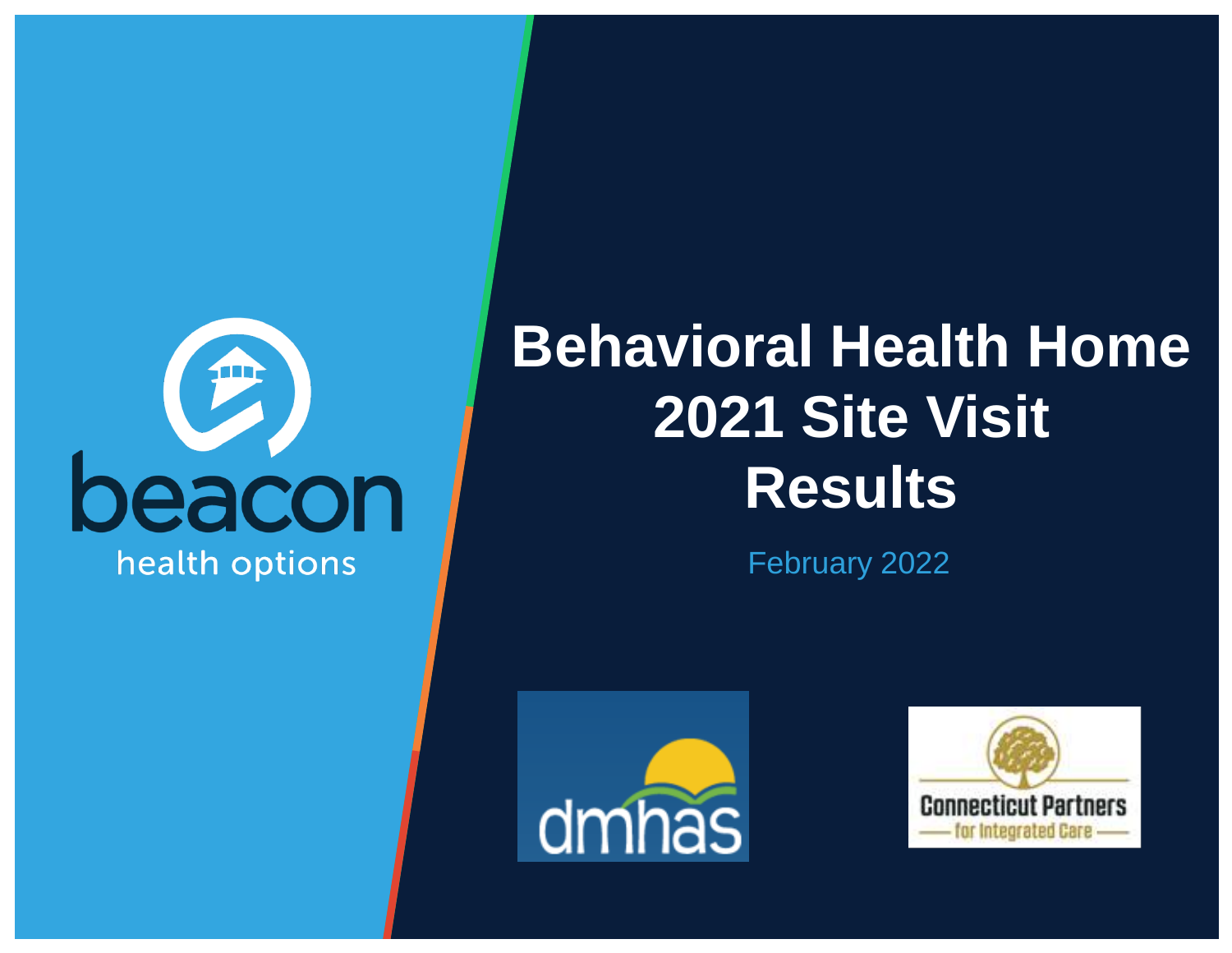**Behavioral Health Home Site Visits September - November 2021**

#### **A Big Thank You**

Thank you to all providers for being flexible. We appreciate you working with us as we continue to encounter challenges through this pandemic. It is important that we acknowledge your ability to do this with grace, understanding, and patience.

#### **Purpose of the Site Visits:**

- To gain an understanding of the performance of Behavioral Health Home providers for year five.
- To assess areas of strengths and opportunities for growth.

#### **Reviewers:**

- Beacon Health Options conducted record reviews.
- ABH and DMHAS staff conducted BHH staff and client focus groups.

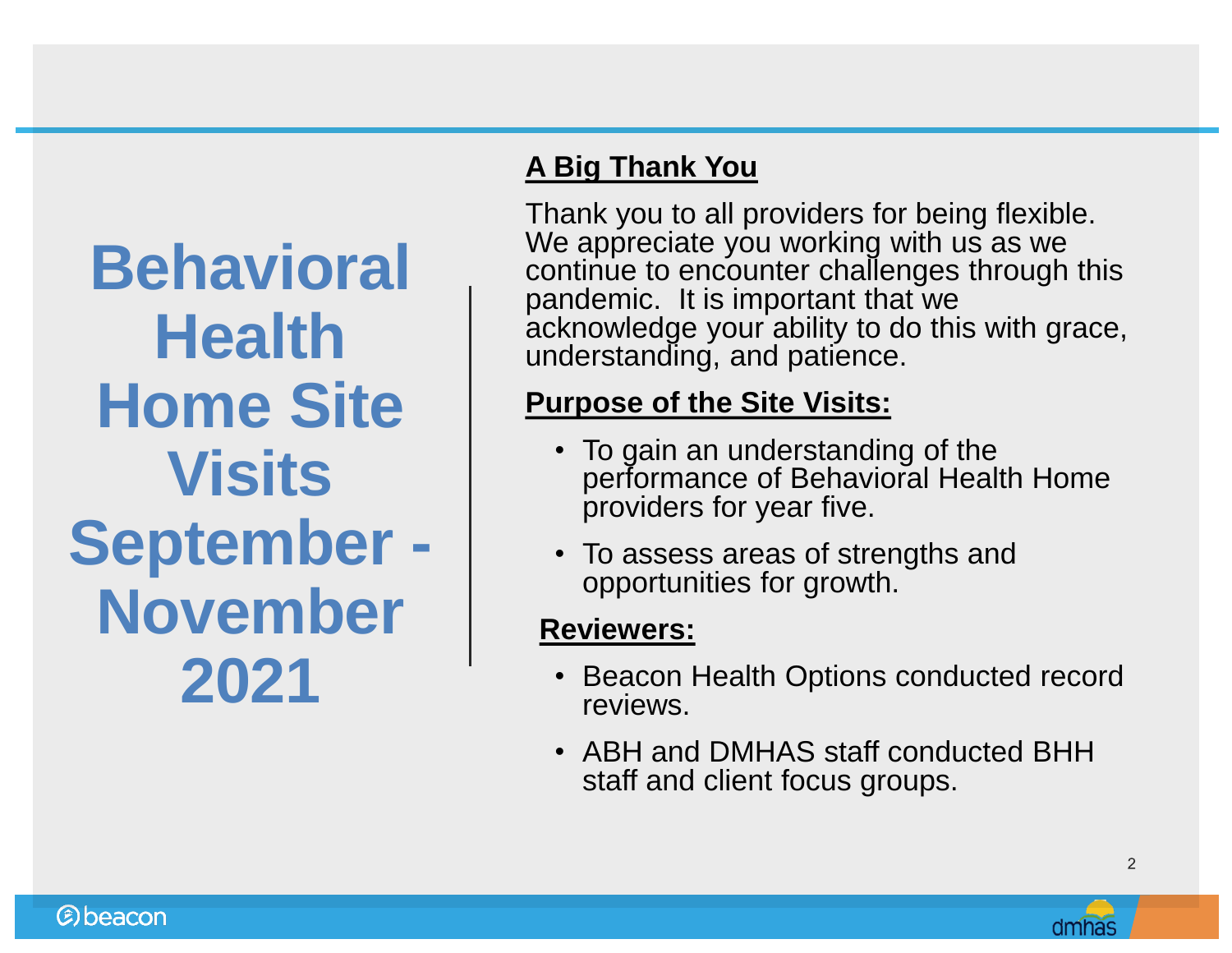**Behavioral Health Home Site Visits September - November 2021**

#### **This year's review process:**

- A random sample of BHH enrollees was selected for review of which was approximately 10 records or 2% of BHH enrollees.
- Some reviews were conducted remotely and some were conducted on site.
- Providers were given the client names prior to the arrival of the site review and created a key for the record reviews using the audit tool.

#### **Focus Groups Process:**

- Providers selected staff and clients to attend separate focus groups.
- A common set of questions were asked of each group.
- Sessions were recorded and themes were identified to look at progress, challenges, and best practices.

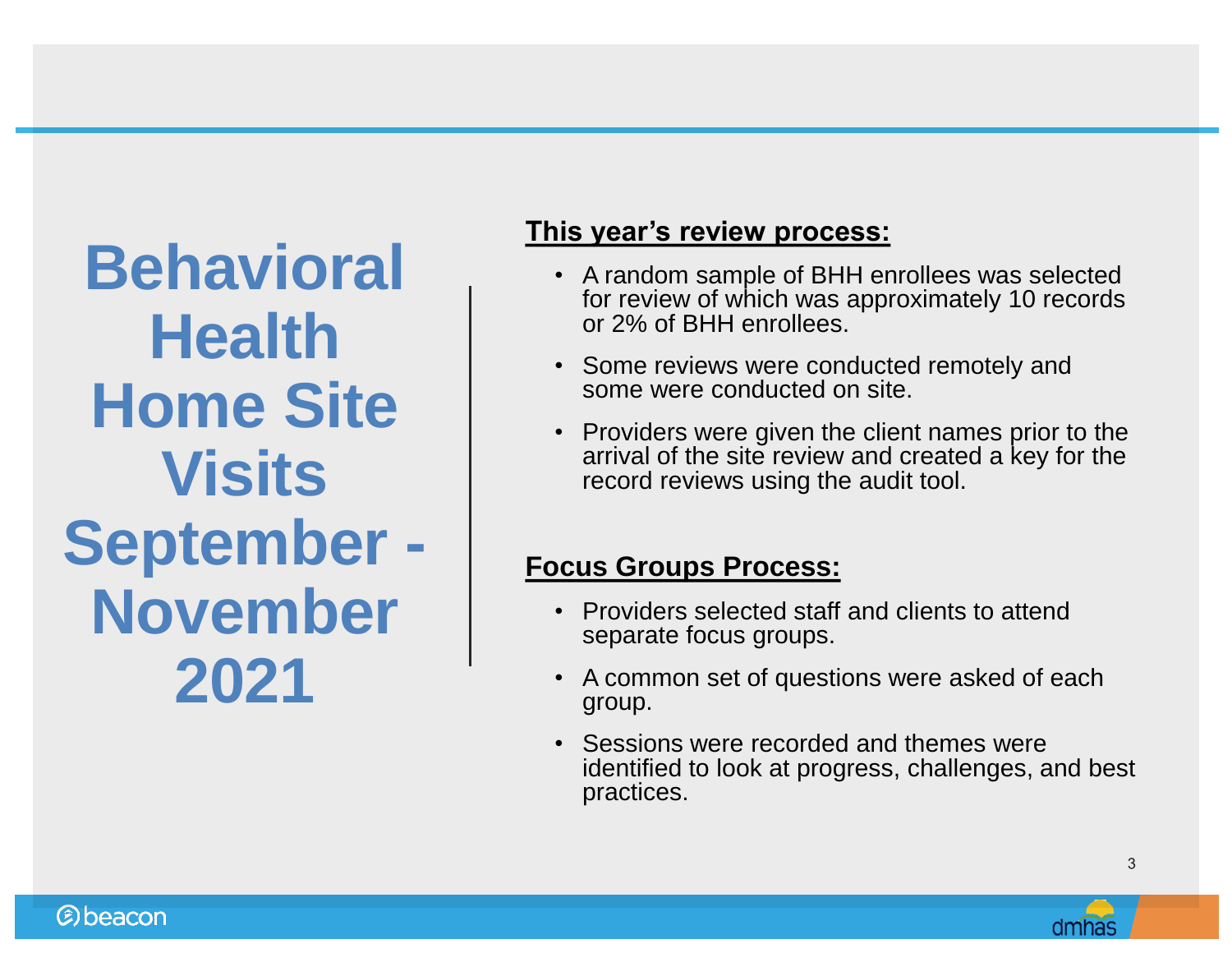## **Measures and Scores**



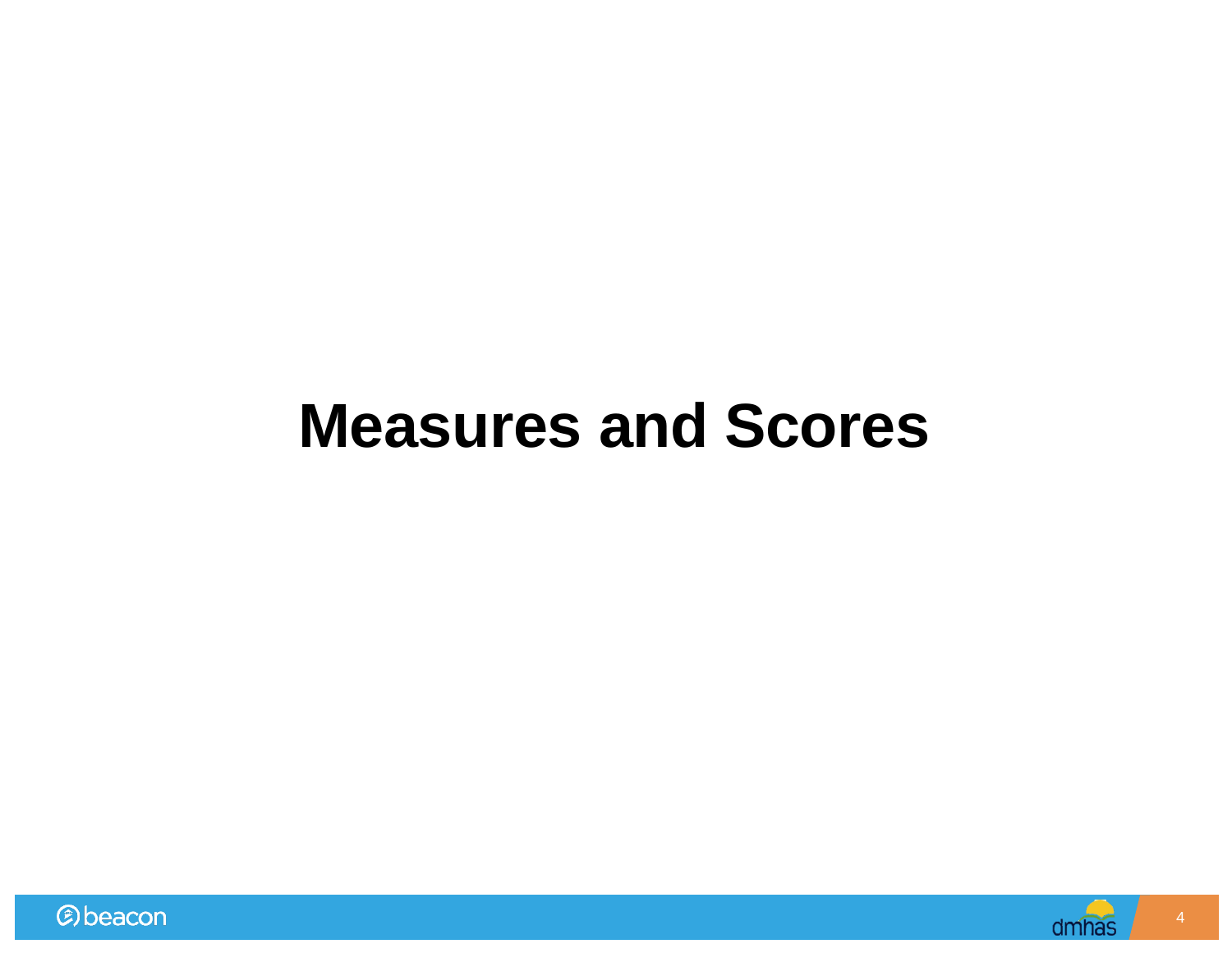# **Record Review Tool and Scoring**

#### **Review tool**

- The audit tool was modified in 2020, which included a change in language to a few measures. The tool categories remained the same since that time to allow for easy comparison.
- **Scoring**
	- $Y = present$
	- $N = not present$
	- $\cdot$  P = partially present (an example of this would be when part of the measure if present, but not all components of the measure are present).
	- $N/A =$  did not apply
- An overall passing score is 80% or above.
- Any provider with a category scoring below 80% was provided examples and suggestions for improvement in this categories.

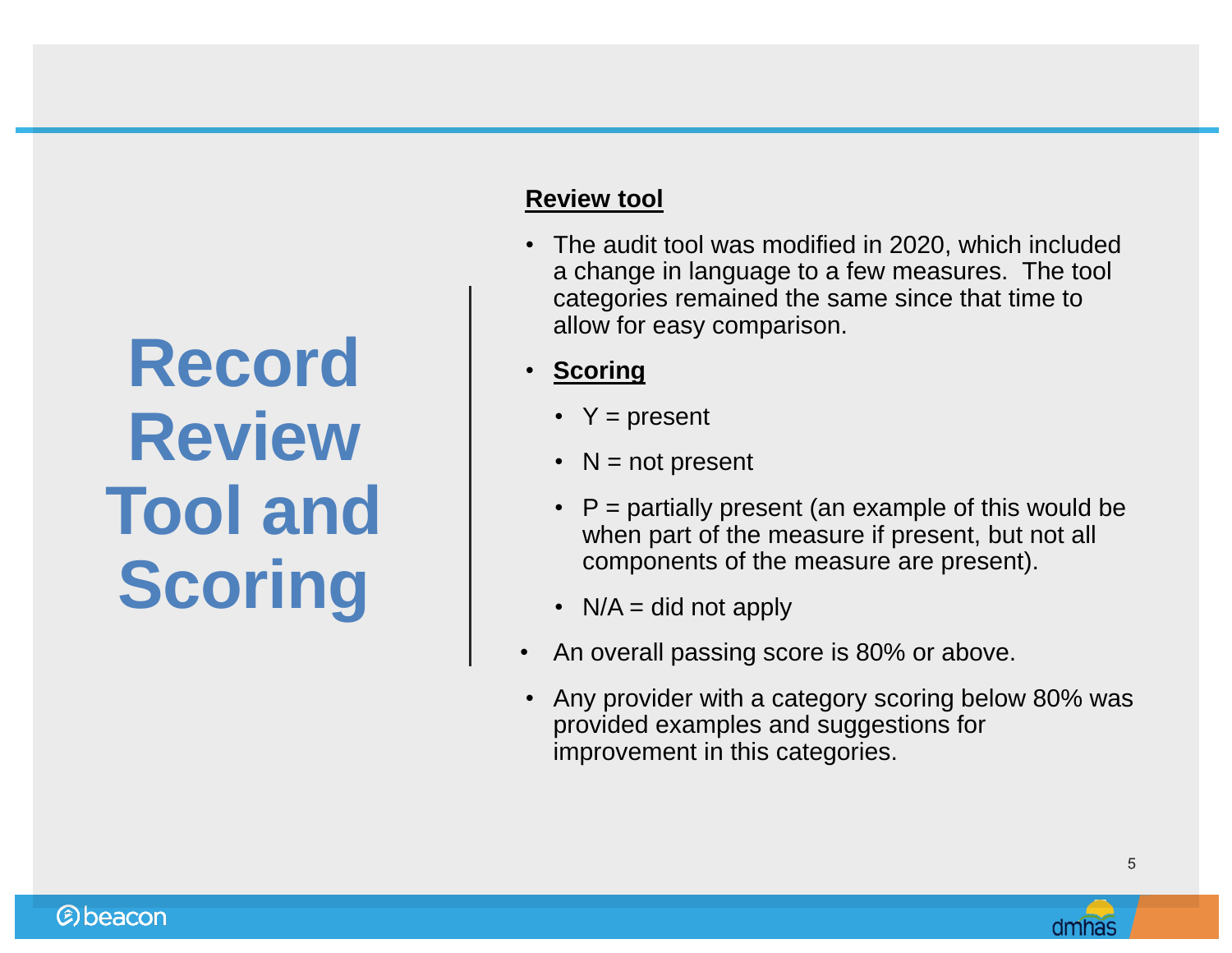### **Overall Scores**

- Final scores ranged from 85 99%
- All providers passed
- Highest scoring category = Comprehensive Assessment (98.7%)
- Lowest scoring category = Treatment Planning (83.4%)

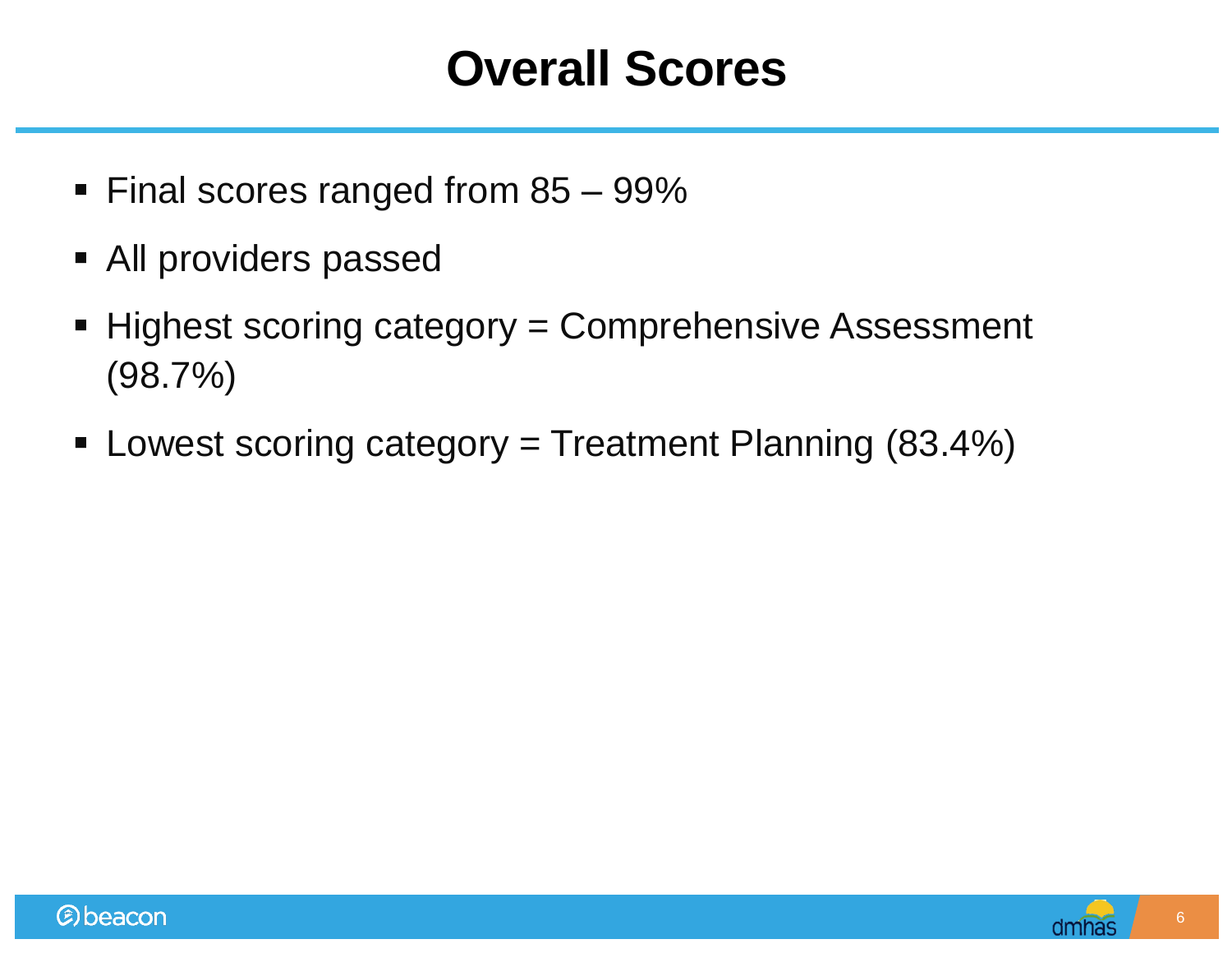## **Category changes since 2020**

#### Improved categories (% increase)

Discharge planning and transition of care = 10.7%

Coordination of care = 12.8%

Progress notes = 9.4%

Peer support and family involvement  $= 7.5\%$ 

Comprehensive assessment  $= 3.6\%$ 

#### Category that declined (% decrease)

Treatment planning  $= -3.3\%$ 



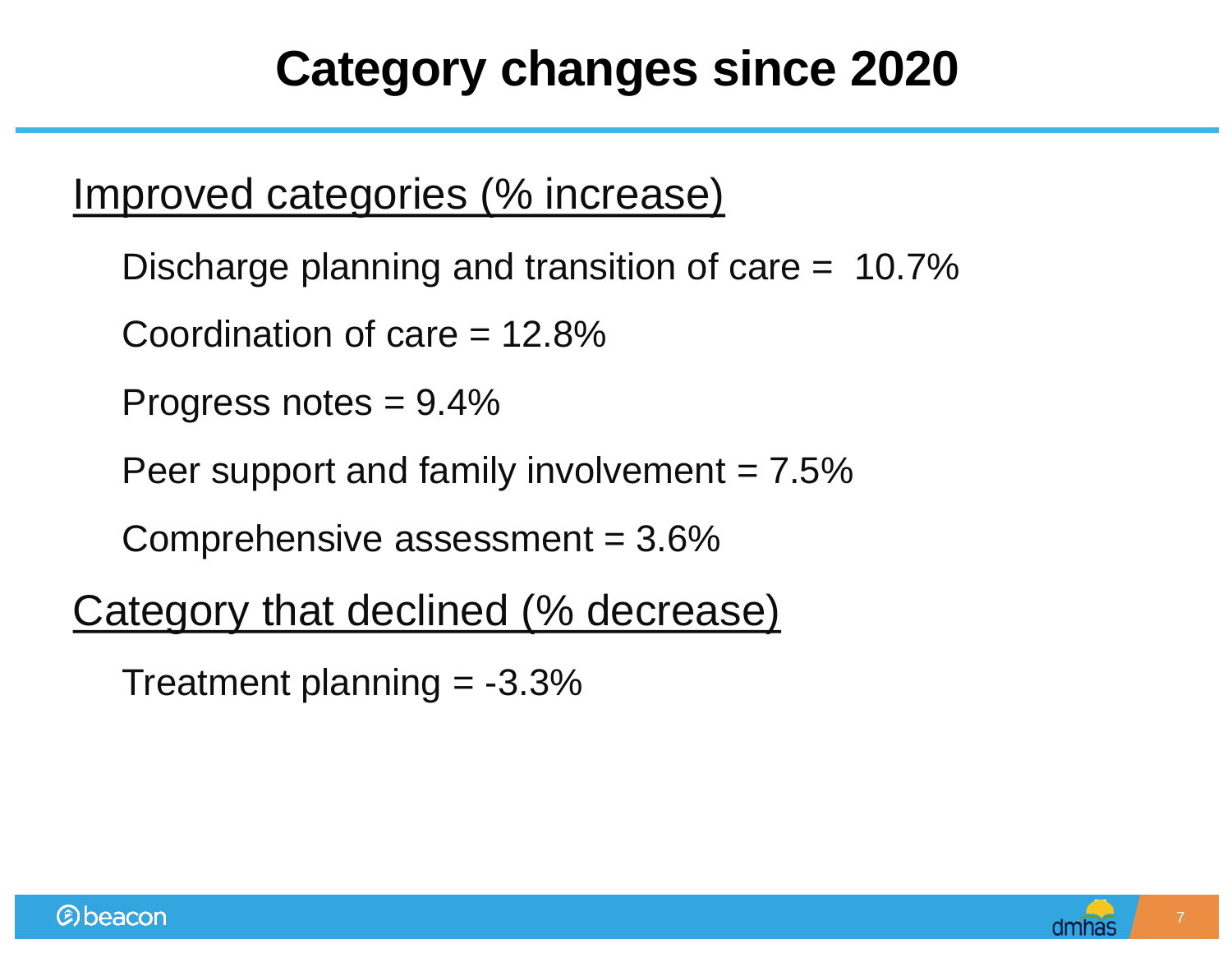## **Private Non-Profits**

- Score range 85-99%
- Highest category = Comprehensive assessment (98.4%)
	- Full credit score = Information in assessment category was found through documentation such as annual assessments, psychiatric assessments, notes, other forms of documentation. All components within this measure must be met to get full score.
	- Partial credit score = The presenting problem is documented, but not all of health concerns are listed, or perhaps depression screening is completed, but actions for a positive score were not documented. A partial score would then be given.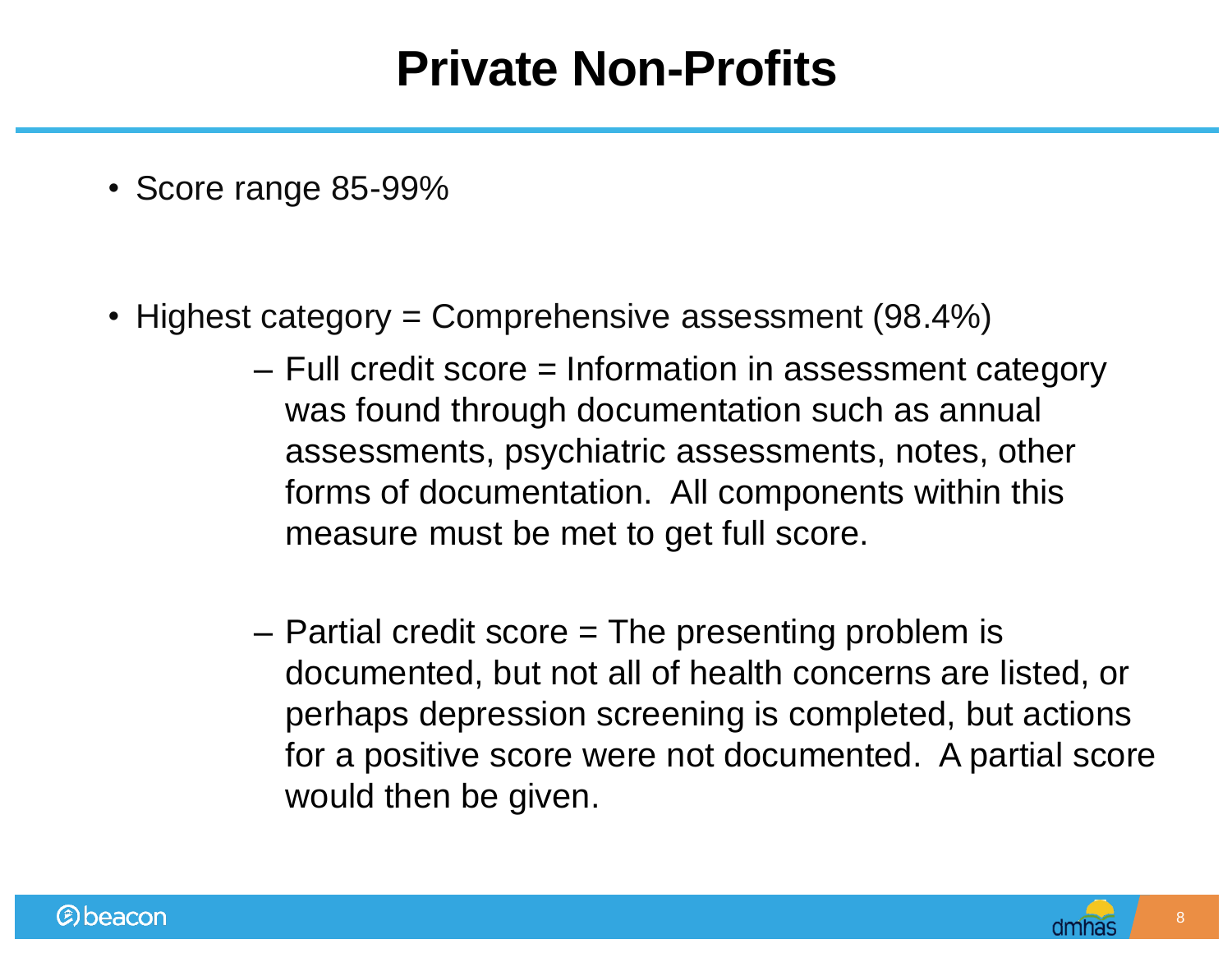## **Private Non Profits**

- Lowest category = Treatment planning  $(81.4\%)$ 
	- Full credit score = All client needs are documented on the plan, there are measurable objectives to be met within a reasonable time-frame, and evidence of the plan being a collaborative effort between staff and client is seen.
	- Partial credit score: Not all of the client needs are documented on the plan, some objectives are not measurable, or client language is not present. This would lead to a partial score.
	- Please see slide 12 for additional information / explanation on this category.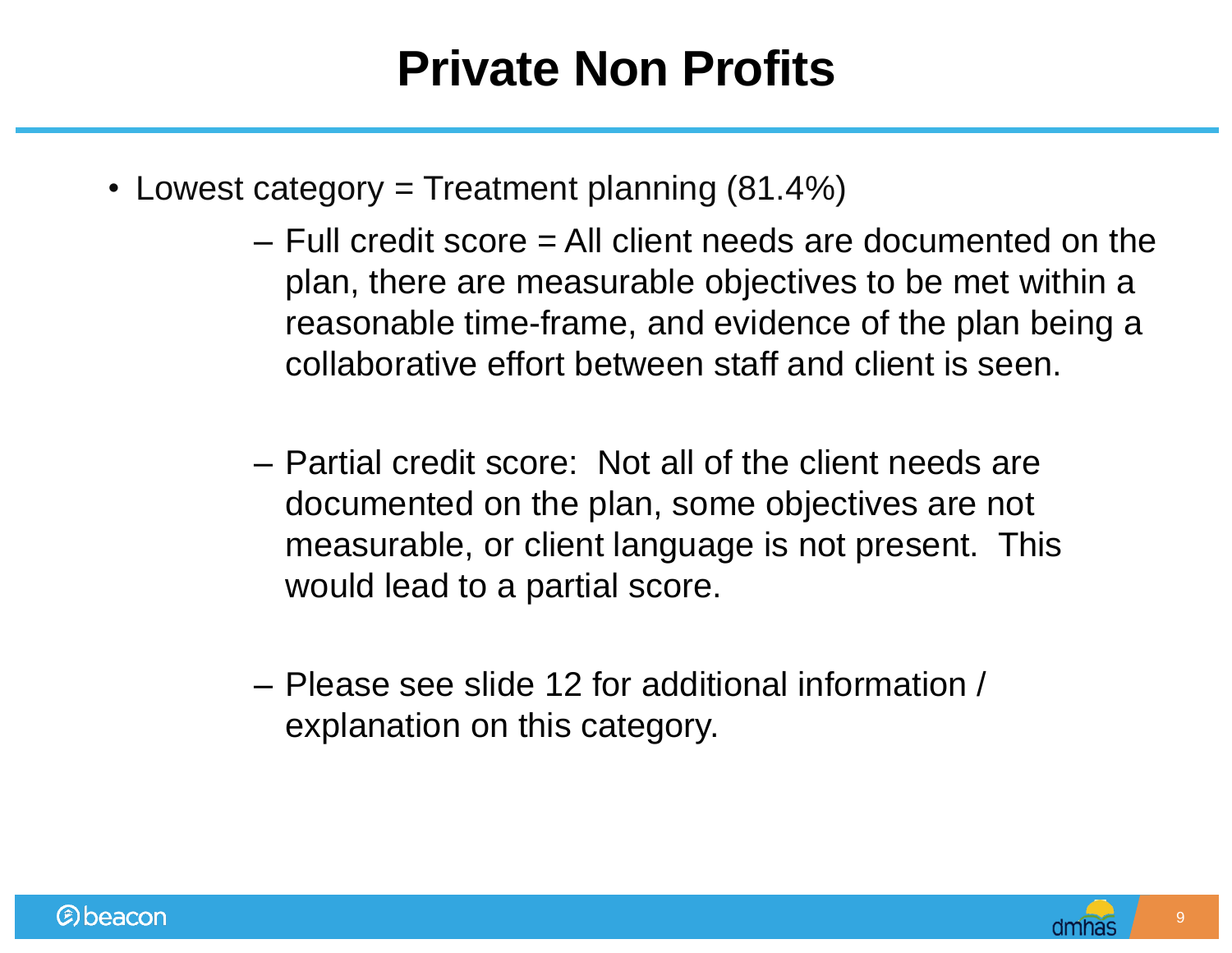## **State Operated**

- Score range 90-98%
- Highest category = Discharge planning and transition of care (100%); Comprehensive assessment (99.2%)
	- $-$  Full credit score for discharge planning  $=$  There is documentation of coordination with higher level of care via phone call or other. This is clearly seen in the record and includes a plan for discharge / aftercare.
	- $-$  Partial score for discharge planning  $=$  This may be where a W10 is present, but it is not clear that staff has read through or communicated with treating provider regarding this. (Documenting an attempt to contact would count towards a score).
	- See slide 8 for further explanation on comprehensive assessment.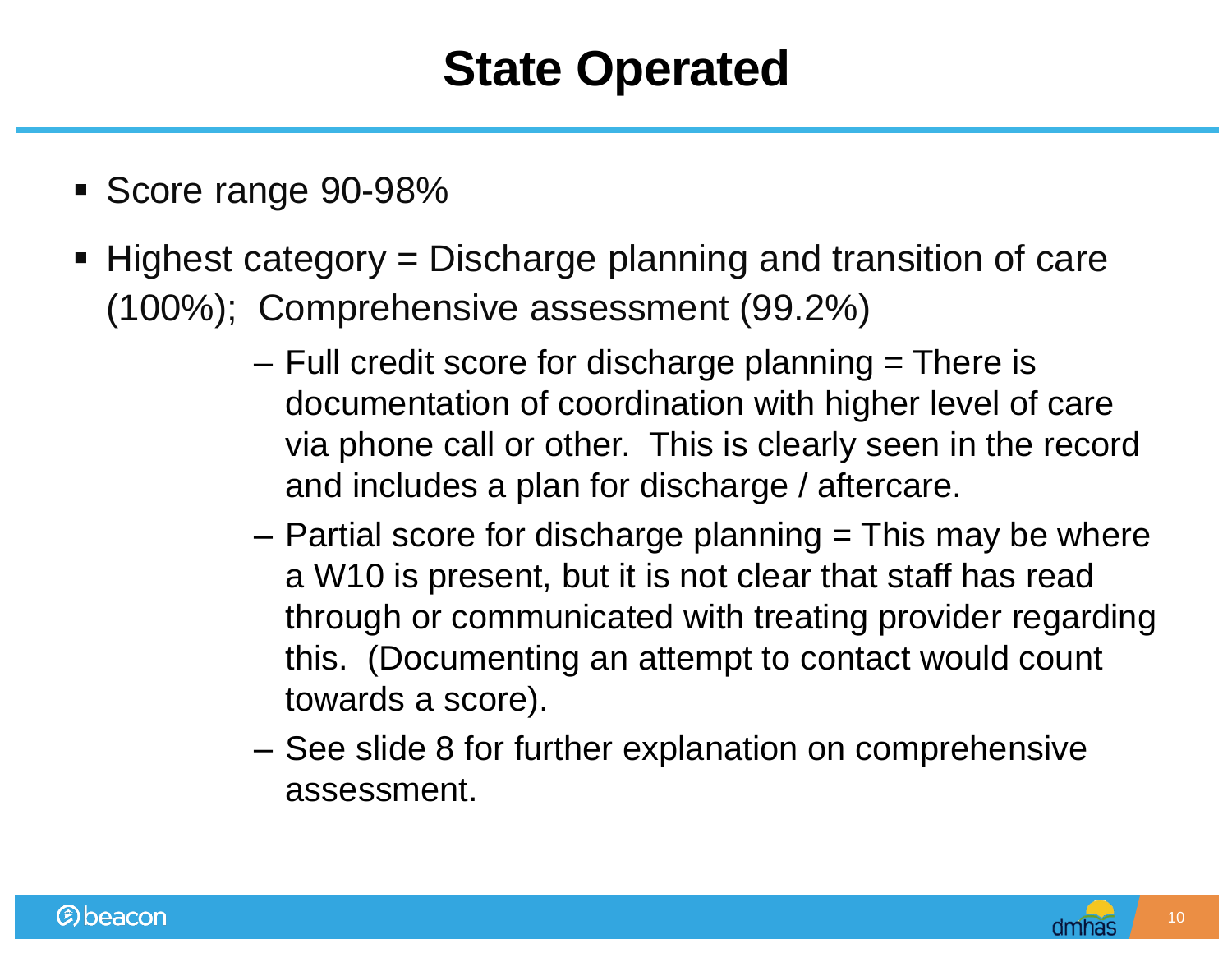#### **State Operated**

U Lowest category = Treatment planning  $(86.6\%)$ 

– Please see next slides on further information / explanation for this area.

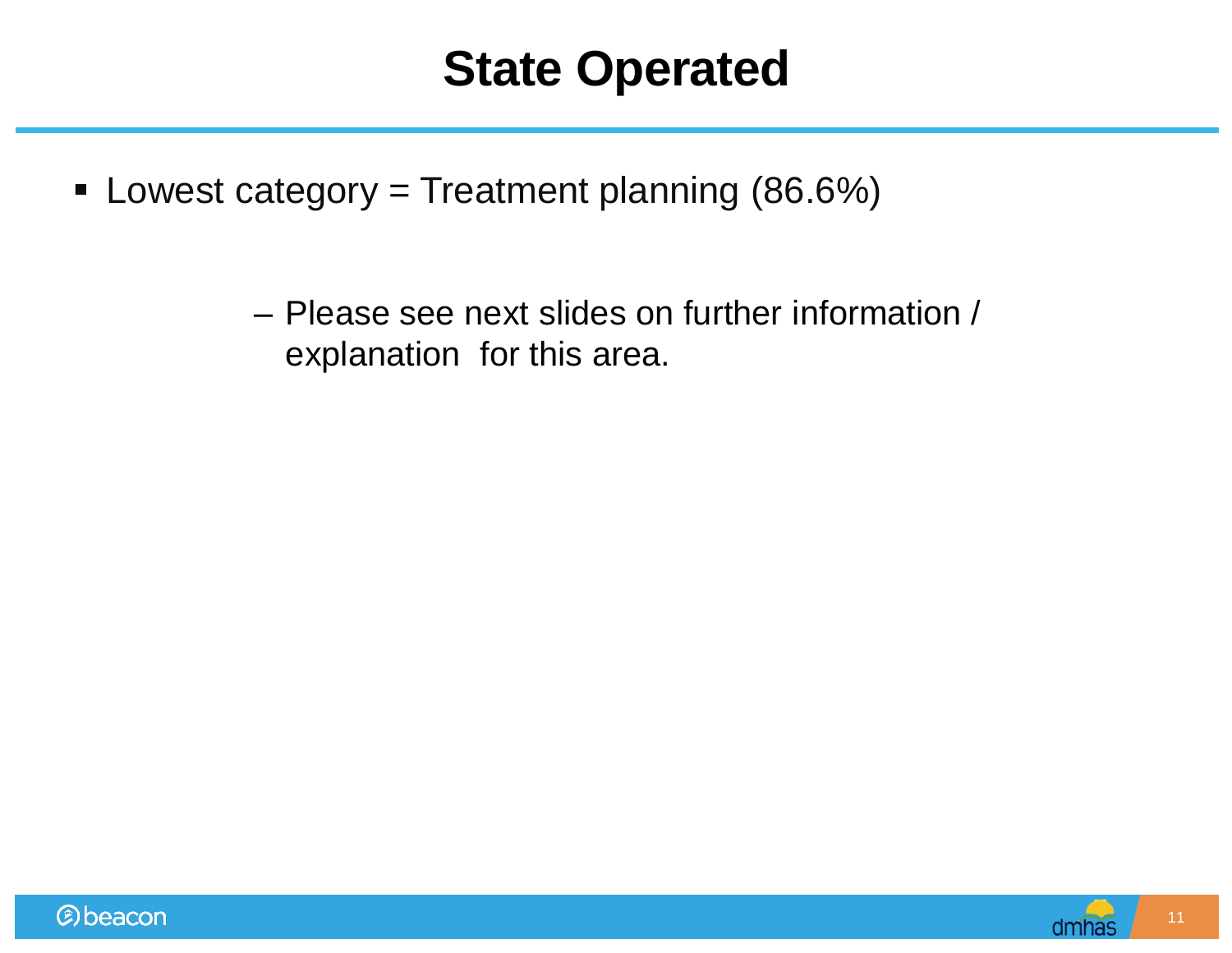## **Area needing most improvement**

#### Treatment Planning (86.7% to 83.4% since 2020)

#### **Treatment Plan Requirements:**

Overall, the treatment plan is consistent with identified needs including behavioral health, substance abuse, and physical health. There is one single treatment plan for all services.

- *For partial score, a plan may be missing an identified goal. For instance, there would be a mental health and substance use need listed, but the health need such as diabetes would be left out. Another example would be if a goal was too vague.*
- **When a record has several different treatment plans, all of the client's needs may not** *be seen by all providers involved. As a result, this could defeat the purpose of whole person care.*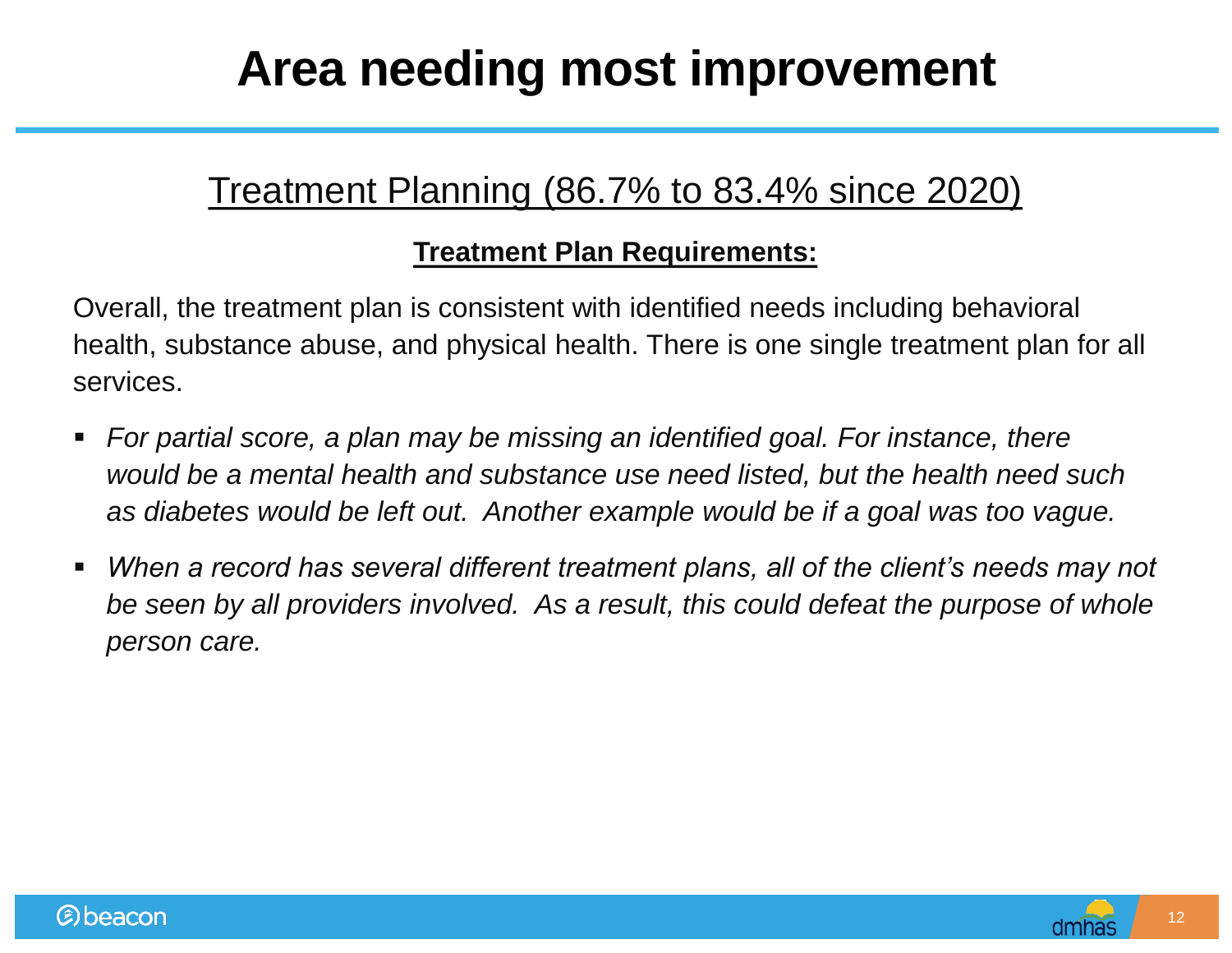#### **Treatment Plan Requirements (continued)**

The treatment plan contains a general goal, with a measurable objective (concrete change that can be observed through demonstration or self report), and includes time frame for progress.

- *For a partial score, a plan may have a general goal and a reasonable time frame for progress, but has an objective that is not measurable.*
- *The main issue seen within treatment planning category was an inconsistency in measurable objectives.*



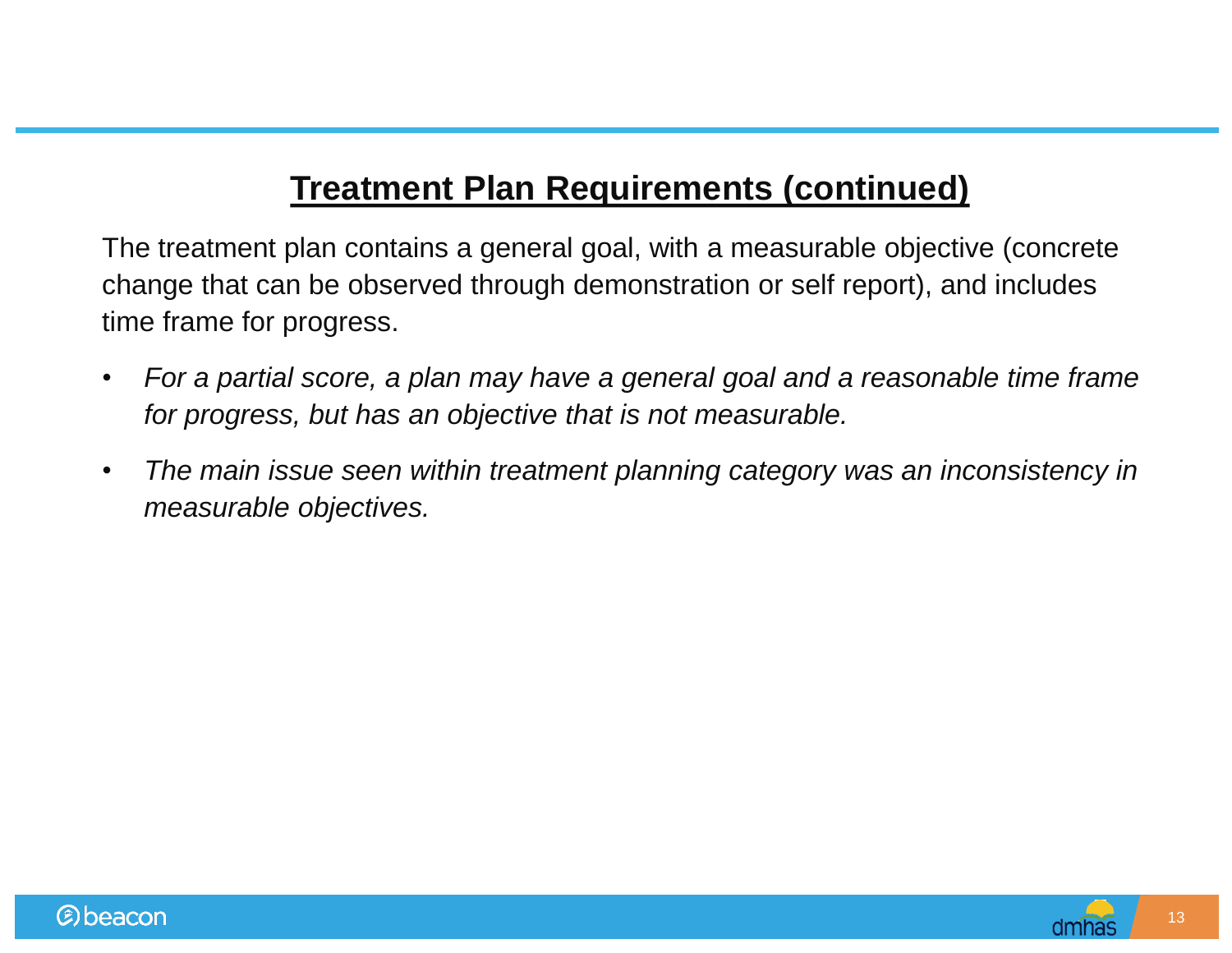#### **Treatment Plan Requirements (continued)**

The plan / plan update is developed collaboratively and there is evidence of direct input from the member. (e.g., The plan may includes quotes or language from the individual).

**Sometimes it looked as though the language was from staff only and not the client** *throughout the entire plan. Clinical language might be sufficient in certain areas of the plan as long as there is also evidence of input from the client being worked with.*

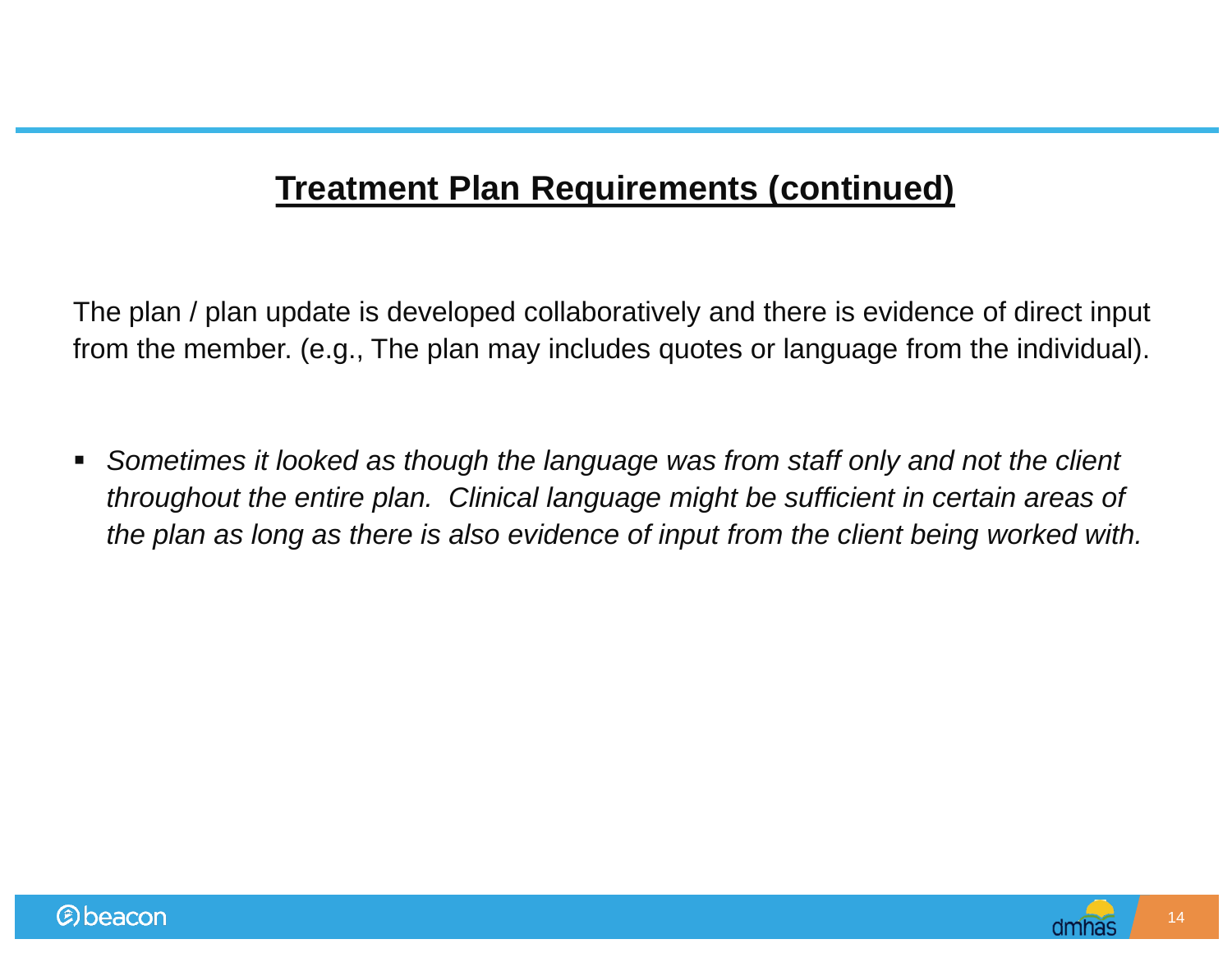### **Treatment Plans**

 Janis Tondora's Person Centered treatment plan training is extremely helpful to assist in improving this area. It can be found here:

<https://www.ctintegratedcare.com/providers/prv-events.html>

(The following sets of slides have information taken from Janis Tondora's training. Please see the full training for all information).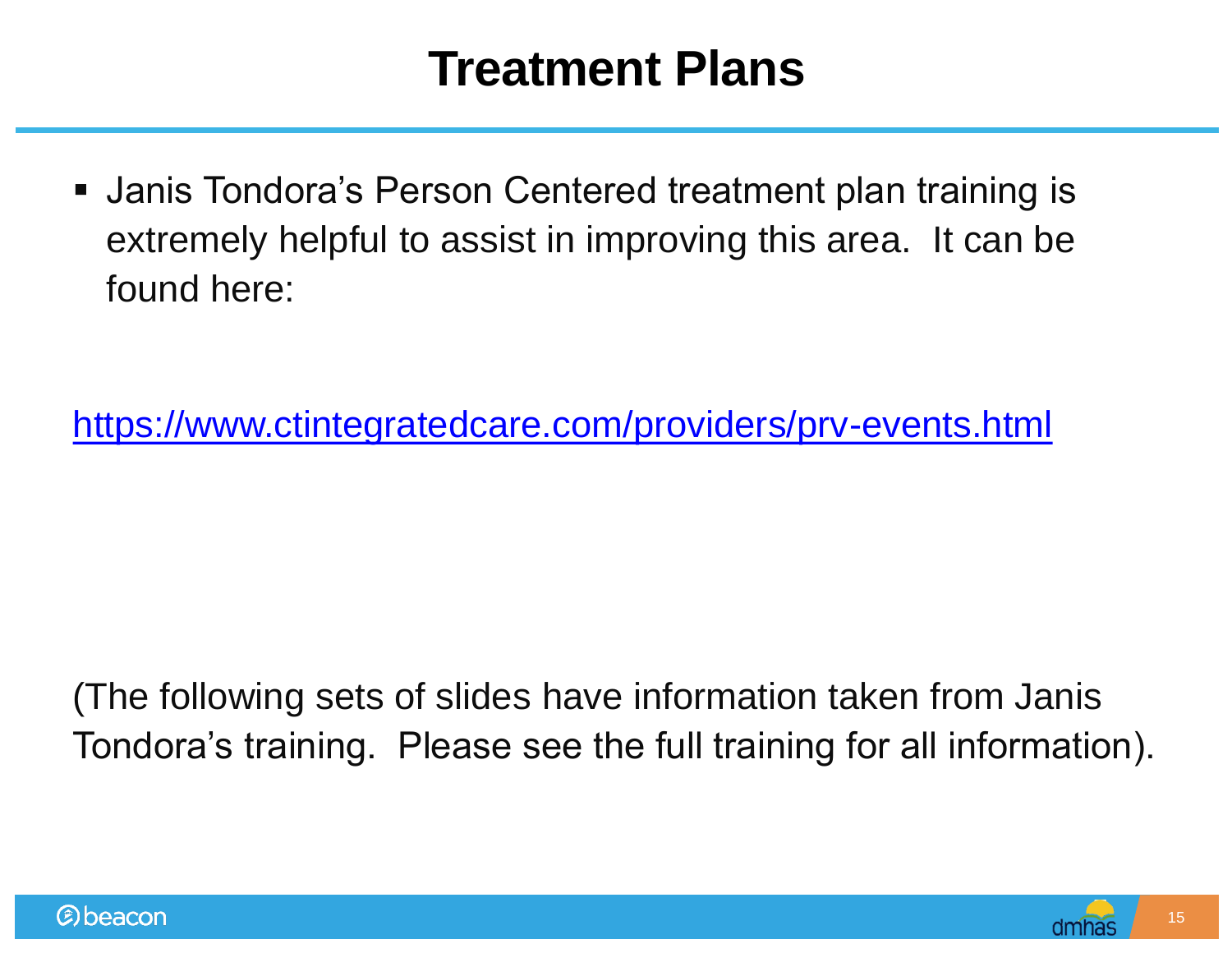Use person centered language

Use the client's own words

 Goals should be written in positive language ("I want to feel good enough to take care of my family" rather than "I want to decrease my depression")

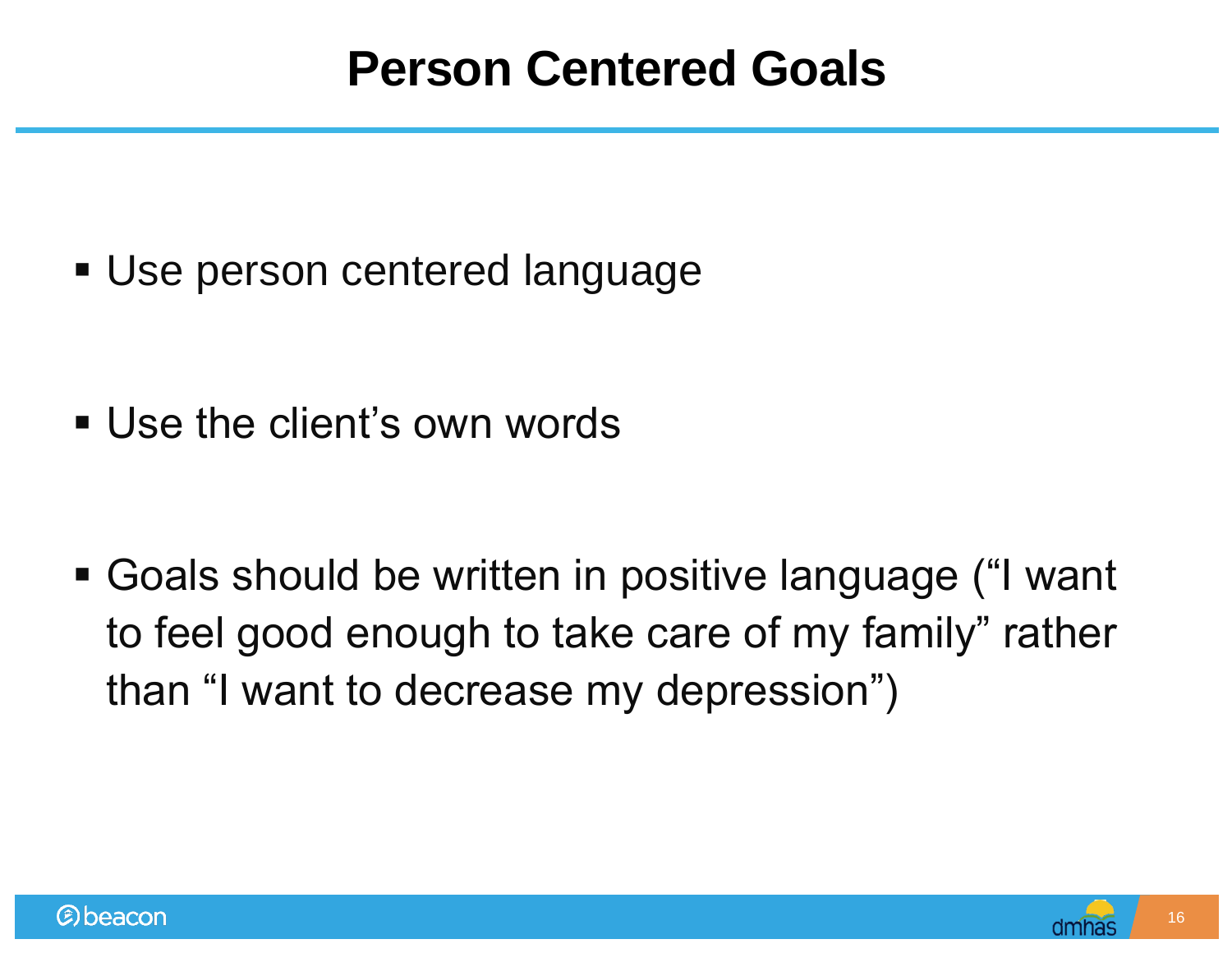## **Treatment Plan Objective**

- Objectives are logically linked to reducing / removing a barrier
- Objectives are understandable and meaningful to the person served
- Objectives meet the SMART criteria
	- $\triangleright$  S = they are written simply and are specific
	- » M = they are measurable (they happened or not *as evidenced by). A concrete change can be observed through demonstration, self report, or task completion.*
	- $\triangleright$  A = achievable
	- $\mathcal{R}$  = relevant
	- $\triangleright$  T = time limited

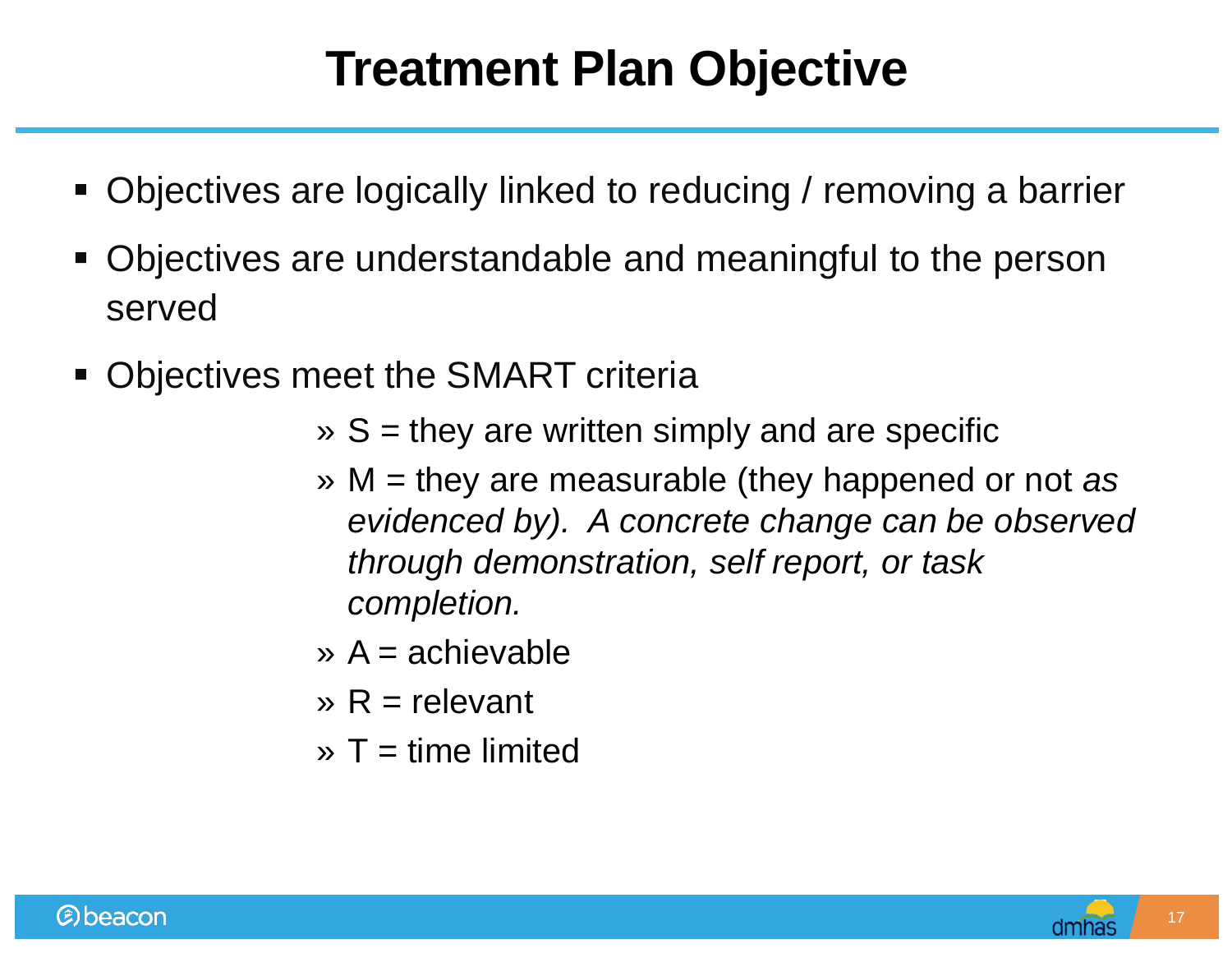## **Objective Examples**

*Ms. (name) will…(improve in which area/ overcome which barrier) as evidenced by…. (achieving what new skill, hitting what short-term milestone)…within what timeframe.*

For example:

- Gary will better manage depression as evidenced by getting out of the house to attend one social activity per week in the community over the next three months.
- Within 60 days Jeanie's diabetes will be better controlled as evidenced by daily readings on her glucometer at 200 or less.
- For the next 90 days, Sally will have increased energy as evidenced by self-report of walking three times a week for 15 minutes each time.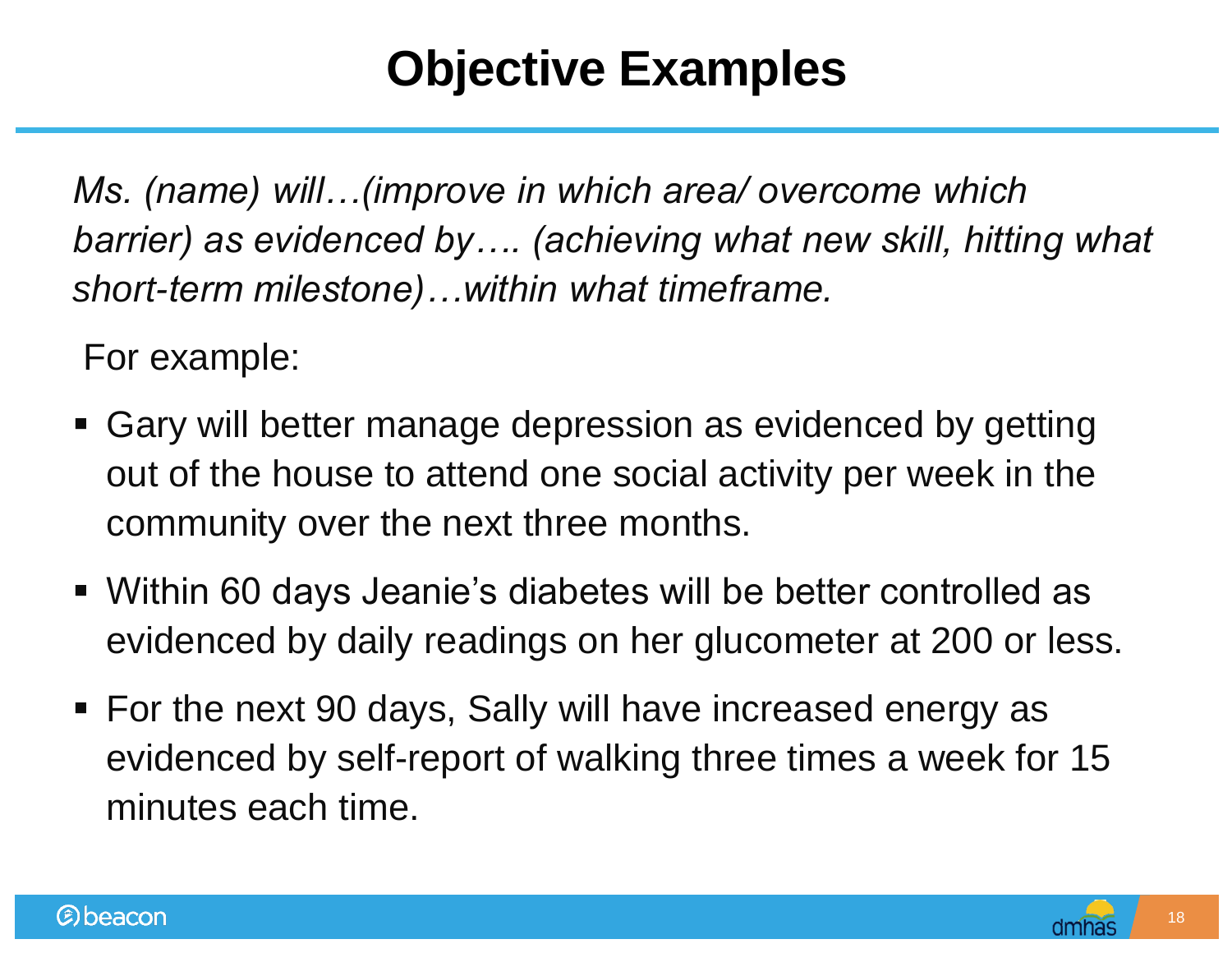## **Objective Tips**

## Objectives are the "what" / the proof they are getting closer to their goals.

• Divide larger goals into manageable steps for completion.

Ask yourself:

- What are the next steps to the goal?
- What is the next significant milestone?
- What change can happen that the person will feel good about?

*\*\*Read it aloud – can you say yes or not to the question of whether or not it was achieved?*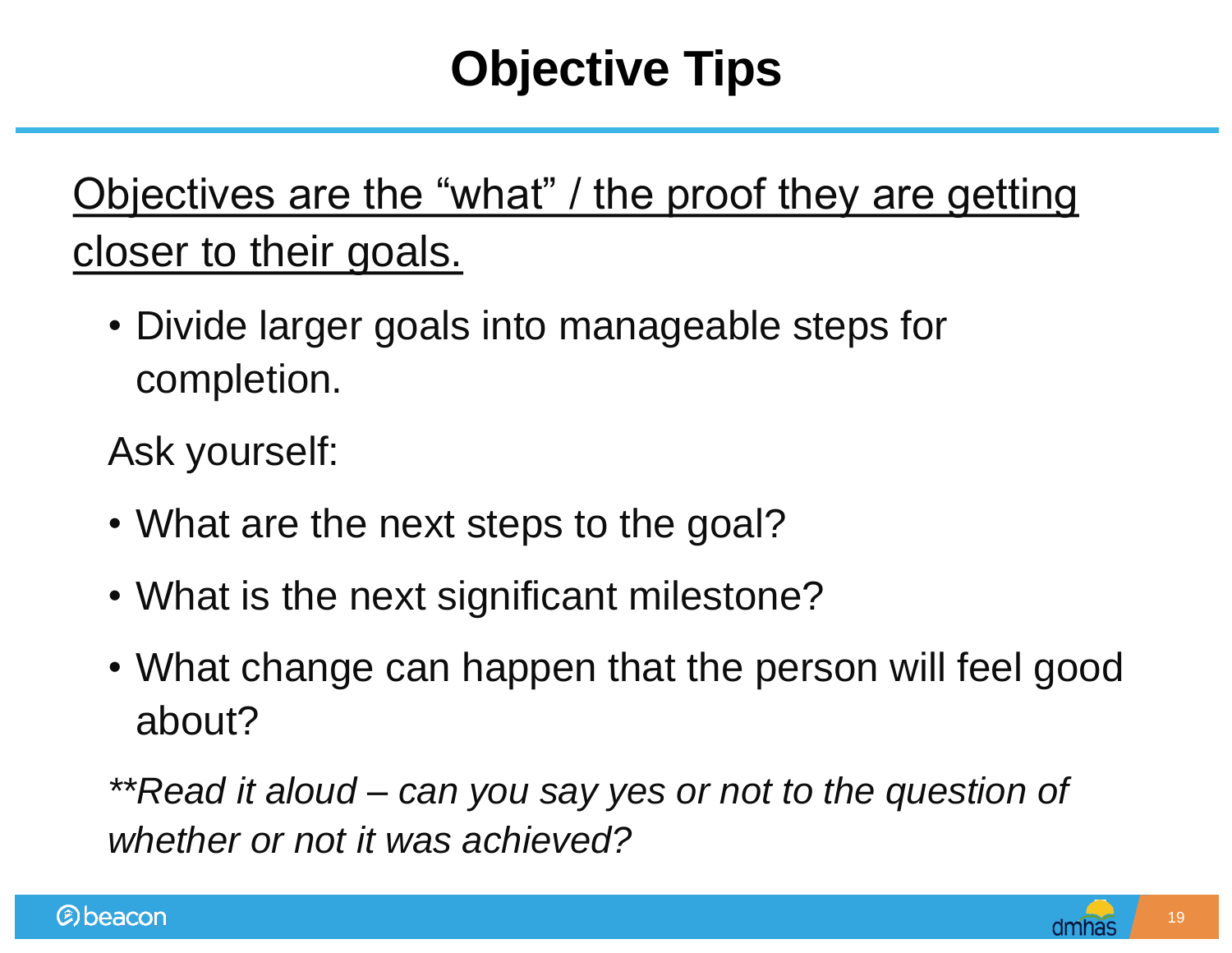#### **Interventions**

- **Interventions are the** *how* 
	- *How* are we going to get there?

- Interventions are the actions taken to achieve the objective.
	- » These are the services or supports provided by professionals, friends, or family
	- » Answers the questions: who, what, when, and why

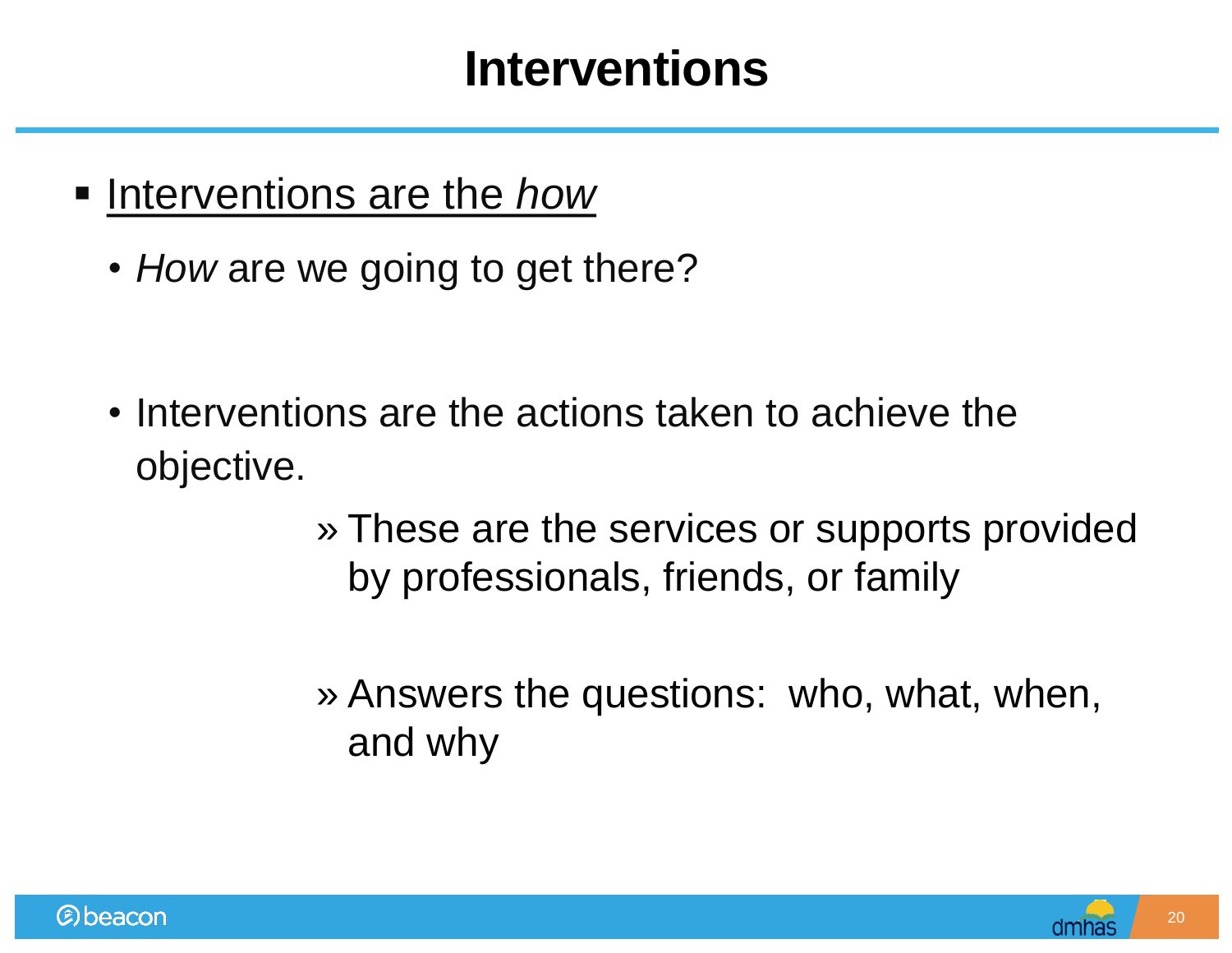## **Next Steps for Chart Reviews**

- If your agency scored below 80% on any of the categories, you received a summary in addition to your score letter.
	- $\triangleright$  Summary included examples and suggestions to assist in improving your score.
	- $\triangleright$  A strong suggestion is to review the Janis Tondora training on Person Centered Treatment Planning if treatment planning was an area of suggested improvement.
- Next chart review: Date to be determined
- $\blacksquare$  It is expected that at the next chart review, that there will be an improvement in areas less than 80%.